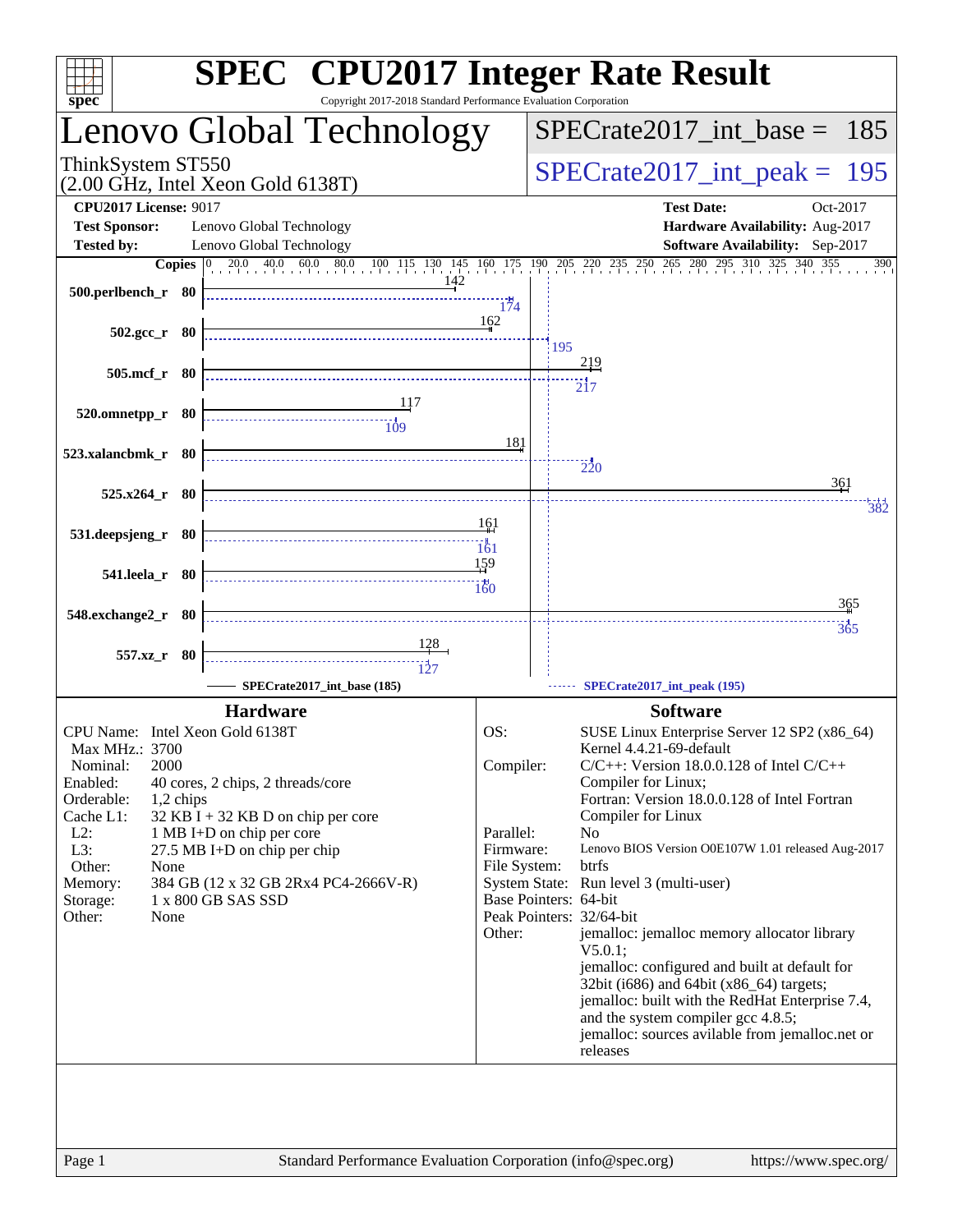

### Lenovo Global Technology

#### ThinkSystem ST550<br>  $\angle Q$  00 GHz, Intel Year Gold 6138T)<br>  $\angle$  [SPECrate2017\\_int\\_peak =](http://www.spec.org/auto/cpu2017/Docs/result-fields.html#SPECrate2017intpeak) 195 [SPECrate2017\\_int\\_base =](http://www.spec.org/auto/cpu2017/Docs/result-fields.html#SPECrate2017intbase) 185

(2.00 GHz, Intel Xeon Gold 6138T)

**[Test Sponsor:](http://www.spec.org/auto/cpu2017/Docs/result-fields.html#TestSponsor)** Lenovo Global Technology **[Hardware Availability:](http://www.spec.org/auto/cpu2017/Docs/result-fields.html#HardwareAvailability)** Aug-2017 **[Tested by:](http://www.spec.org/auto/cpu2017/Docs/result-fields.html#Testedby)** Lenovo Global Technology **[Software Availability:](http://www.spec.org/auto/cpu2017/Docs/result-fields.html#SoftwareAvailability)** Sep-2017

**[CPU2017 License:](http://www.spec.org/auto/cpu2017/Docs/result-fields.html#CPU2017License)** 9017 **[Test Date:](http://www.spec.org/auto/cpu2017/Docs/result-fields.html#TestDate)** Oct-2017

#### **[Results Table](http://www.spec.org/auto/cpu2017/Docs/result-fields.html#ResultsTable)**

|                                  | <b>Base</b>   |                |       |                |       |                | <b>Peak</b> |               |                |              |                |              |                |              |
|----------------------------------|---------------|----------------|-------|----------------|-------|----------------|-------------|---------------|----------------|--------------|----------------|--------------|----------------|--------------|
| <b>Benchmark</b>                 | <b>Copies</b> | <b>Seconds</b> | Ratio | <b>Seconds</b> | Ratio | <b>Seconds</b> | Ratio       | <b>Copies</b> | <b>Seconds</b> | <b>Ratio</b> | <b>Seconds</b> | <b>Ratio</b> | <b>Seconds</b> | <b>Ratio</b> |
| $500.$ perlbench_r               | 80            | 896            | 142   | 893            | 143   | 895            | 142         | 80            | 728            | 175          | 734            | 174          | 736            | 173          |
| $502.\text{gcc\_r}$              | 80            | 697            | 162   | 694            | 163   | 700            | 162         | 80            | 582            | 195          | 580            | 195          | 582            | 195          |
| $505$ .mcf r                     | 80            | 575            | 225   | 590            | 219   | 589            | 219         | 80            | 597            | 217          | 596            | 217          | 597            | 217          |
| 520.omnetpp_r                    | 80            | 895            | 117   | 896            | 117   | 895            | 117         | 80            | 964            | <b>109</b>   | 960            | 109          | 966            | 109          |
| 523.xalancbmk r                  | 80            | 467            | 181   | 467            | 181   | 471            | 180         | 80            | 385            | 220          | 385            | 220          | 384            | 220          |
| 525.x264 r                       | 80            | 388            | 361   | 388            | 361   | 384            | 365         | 80            | 367            | 382          | 363            | 385          | 373            | 376          |
| 531.deepsjeng_r                  | 80            | 558            | 164   | 568            | 161   | 570            | 161         | 80            | 573            | 160          | 570            | 161          | 570            | <b>161</b>   |
| 541.leela r                      | 80            | 847            | 157   | 829            | 160   | 832            | 159         | 80            | 833            | 159          | 831            | <b>160</b>   | 821            | 161          |
| 548.exchange2_r                  | 80            | 572            | 367   | 575            | 364   | 574            | 365         | 80            | 575            | 365          | 574            | 365          | 575            | 365          |
| 557.xz r                         | 80            | 624            | 139   | 676            | 128   | 677            | 128         | 80            | 679            | 127          | 679            | <u>127</u>   | 680            | 127          |
| $SPECrate2017$ int base =<br>185 |               |                |       |                |       |                |             |               |                |              |                |              |                |              |
|                                  |               |                | 10F   |                |       |                |             |               |                |              |                |              |                |              |

**[SPECrate2017\\_int\\_peak =](http://www.spec.org/auto/cpu2017/Docs/result-fields.html#SPECrate2017intpeak) 195**

Results appear in the [order in which they were run](http://www.spec.org/auto/cpu2017/Docs/result-fields.html#RunOrder). Bold underlined text [indicates a median measurement](http://www.spec.org/auto/cpu2017/Docs/result-fields.html#Median).

#### **[Submit Notes](http://www.spec.org/auto/cpu2017/Docs/result-fields.html#SubmitNotes)**

 The numactl mechanism was used to bind copies to processors. The config file option 'submit' was used to generate numactl commands to bind each copy to a specific processor. For details, please see the config file.

#### **[Operating System Notes](http://www.spec.org/auto/cpu2017/Docs/result-fields.html#OperatingSystemNotes)**

Stack size set to unlimited using "ulimit -s unlimited"

#### **[General Notes](http://www.spec.org/auto/cpu2017/Docs/result-fields.html#GeneralNotes)**

Environment variables set by runcpu before the start of the run: LD\_LIBRARY\_PATH = "/home/cpu2017.1.0.2.ic18.0/lib/ia32:/home/cpu2017.1.0.2.ic18.0/lib/intel64" LD\_LIBRARY\_PATH = "\$LD\_LIBRARY\_PATH:/home/cpu2017.1.0.2.ic18.0/je5.0.1-32:/home/cpu2017.1.0.2.ic18.0/je5.0.1-64" Binaries compiled on a system with 1x Intel Core i7-4790 CPU + 32GB RAM memory using Redhat Enterprise Linux 7.4 Transparent Huge Pages enabled by default Prior to runcpu invocation Filesystem page cache synced and cleared with: sync; echo 3> /proc/sys/vm/drop\_caches runcpu command invoked through numactl i.e.: numactl --interleave=all runcpu <etc>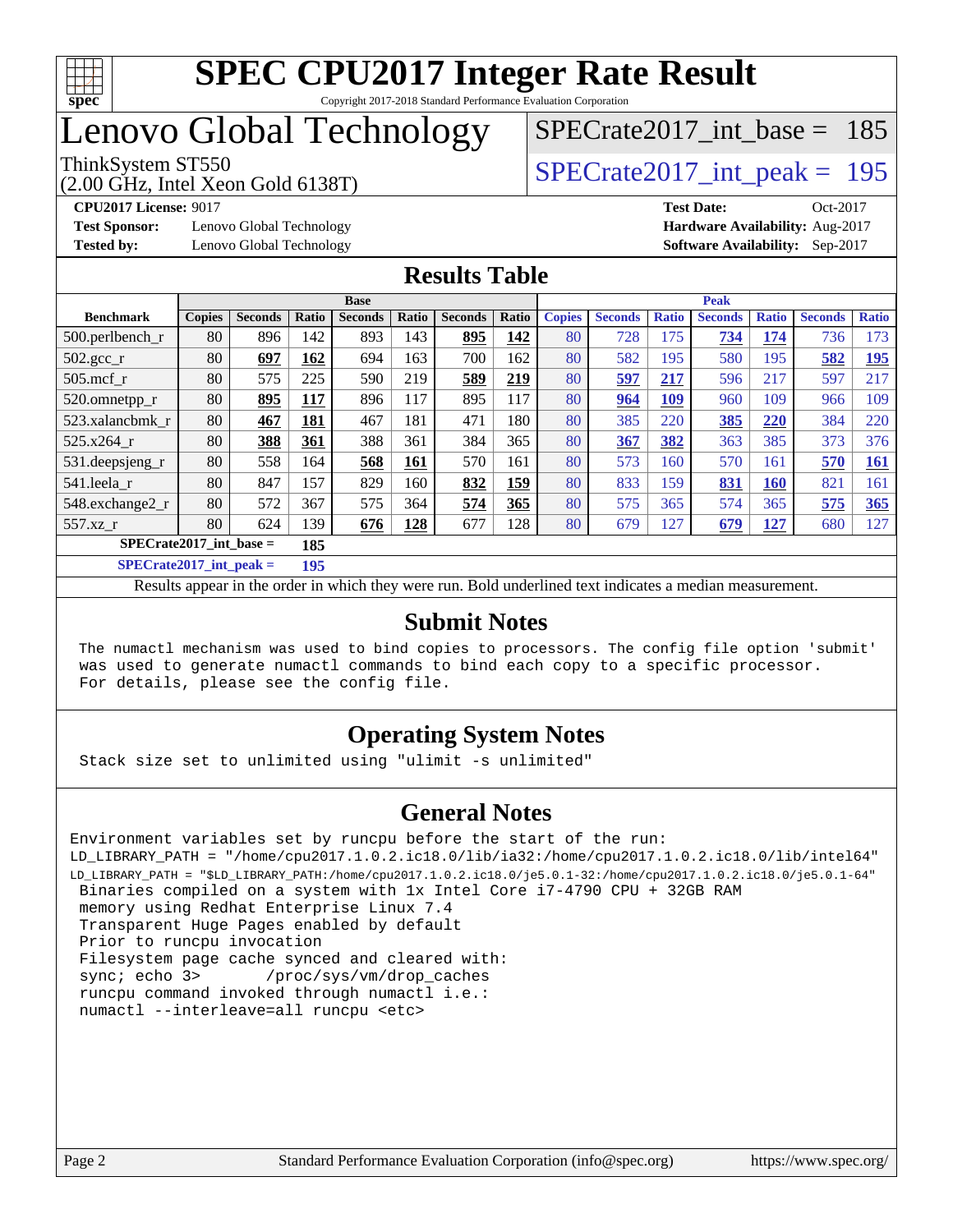

## **[SPEC CPU2017 Integer Rate Result](http://www.spec.org/auto/cpu2017/Docs/result-fields.html#SPECCPU2017IntegerRateResult)**

Copyright 2017-2018 Standard Performance Evaluation Corporation

### Lenovo Global Technology

ThinkSystem ST550<br>  $\angle Q$  00 GHz, Intel Year Gold 6138T)<br>  $\angle$  [SPECrate2017\\_int\\_peak =](http://www.spec.org/auto/cpu2017/Docs/result-fields.html#SPECrate2017intpeak) 195  $SPECrate2017\_int\_base = 185$ 

(2.00 GHz, Intel Xeon Gold 6138T)

**[CPU2017 License:](http://www.spec.org/auto/cpu2017/Docs/result-fields.html#CPU2017License)** 9017 **[Test Date:](http://www.spec.org/auto/cpu2017/Docs/result-fields.html#TestDate)** Oct-2017 **[Test Sponsor:](http://www.spec.org/auto/cpu2017/Docs/result-fields.html#TestSponsor)** Lenovo Global Technology **[Hardware Availability:](http://www.spec.org/auto/cpu2017/Docs/result-fields.html#HardwareAvailability)** Aug-2017 **[Tested by:](http://www.spec.org/auto/cpu2017/Docs/result-fields.html#Testedby)** Lenovo Global Technology **[Software Availability:](http://www.spec.org/auto/cpu2017/Docs/result-fields.html#SoftwareAvailability)** Sep-2017

#### **[Platform Notes](http://www.spec.org/auto/cpu2017/Docs/result-fields.html#PlatformNotes)**

Page 3 Standard Performance Evaluation Corporation [\(info@spec.org\)](mailto:info@spec.org) <https://www.spec.org/> BIOS configuration: Choose Operating Mode set to Maximum Performance DCU Streamer Prefetcher set to Disable MONITORMWAIT set to Enable SNC set to Enable XPT Prefetcher set to Enable Stale AtoS set to Enable LLC Deadline Alloc set to Disable Sysinfo program /home/cpu2017.1.0.2.ic18.0/bin/sysinfo Rev: r5797 of 2017-06-14 96c45e4568ad54c135fd618bcc091c0f running on ST550 Sat Oct 21 15:37:12 2017 SUT (System Under Test) info as seen by some common utilities. For more information on this section, see <https://www.spec.org/cpu2017/Docs/config.html#sysinfo> From /proc/cpuinfo model name : Intel(R) Xeon(R) Gold 6138T CPU @ 2.00GHz 2 "physical id"s (chips) 80 "processors" cores, siblings (Caution: counting these is hw and system dependent. The following excerpts from /proc/cpuinfo might not be reliable. Use with caution.) cpu cores : 20 siblings : 40 physical 0: cores 0 1 2 3 4 8 9 10 11 12 16 17 18 19 20 24 25 26 27 28 physical 1: cores 0 1 2 3 4 8 9 10 11 12 16 17 18 19 20 24 25 26 27 28 From lscpu: Architecture: x86\_64 CPU op-mode(s): 32-bit, 64-bit Byte Order: Little Endian  $CPU(s):$  80 On-line CPU(s) list: 0-79 Thread(s) per core: 2 Core(s) per socket: 20 Socket(s): 2 NUMA node(s): 4 Vendor ID: GenuineIntel CPU family: 6 Model: 85 Model name: Intel(R) Xeon(R) Gold 6138T CPU @ 2.00GHz Stepping: 4 CPU MHz: 1995.300 BogoMIPS: 3990.60 Virtualization: VT-x L1d cache: 32K L1i cache: 32K **(Continued on next page)**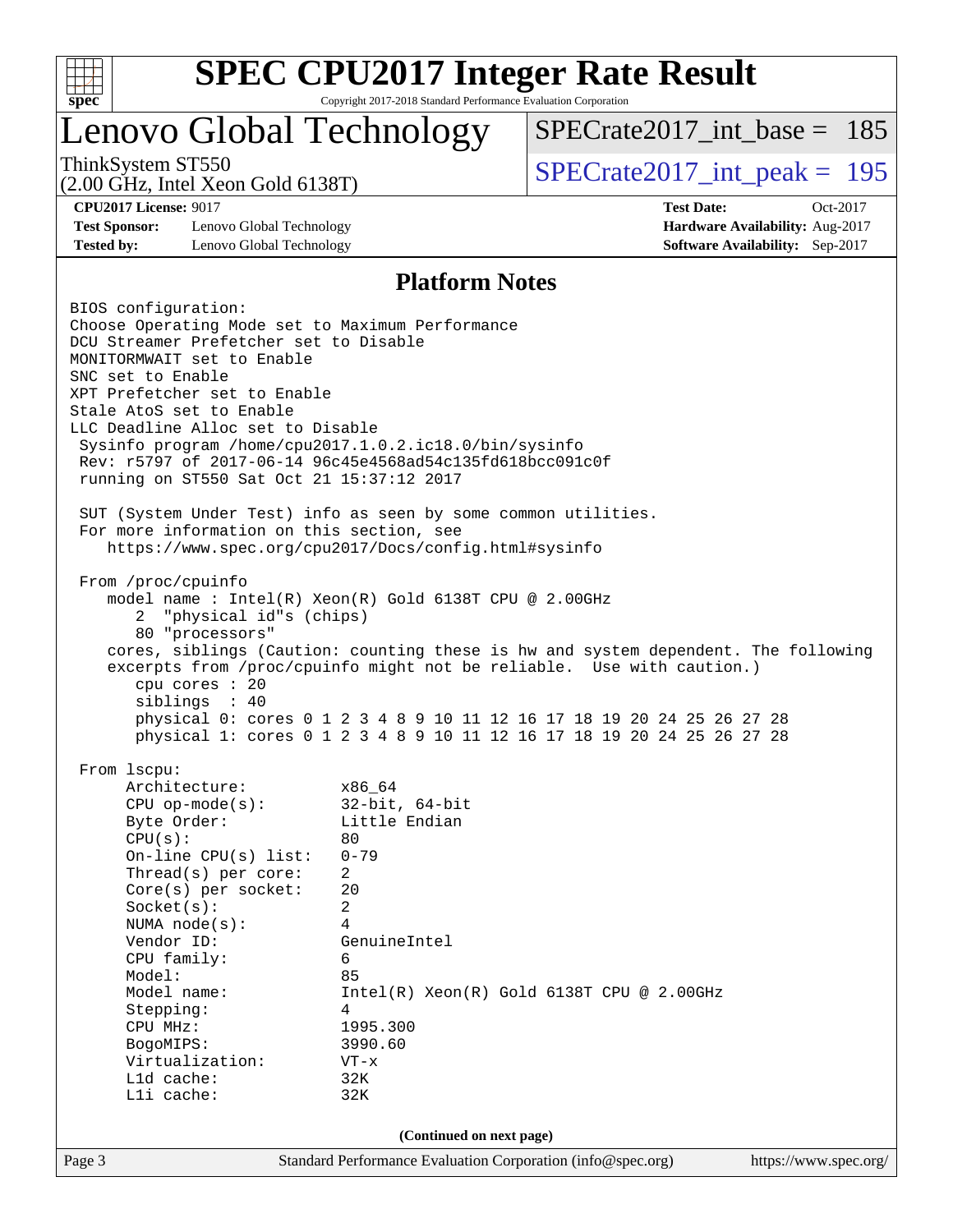

# **[SPEC CPU2017 Integer Rate Result](http://www.spec.org/auto/cpu2017/Docs/result-fields.html#SPECCPU2017IntegerRateResult)**

Copyright 2017-2018 Standard Performance Evaluation Corporation

Lenovo Global Technology

ThinkSystem ST550<br>  $\angle Q$  00 GHz, Intel Year Gold 6138T)<br>  $\angle$  [SPECrate2017\\_int\\_peak =](http://www.spec.org/auto/cpu2017/Docs/result-fields.html#SPECrate2017intpeak) 195

 $SPECrate2017\_int\_base = 185$ 

**[CPU2017 License:](http://www.spec.org/auto/cpu2017/Docs/result-fields.html#CPU2017License)** 9017 **[Test Date:](http://www.spec.org/auto/cpu2017/Docs/result-fields.html#TestDate)** Oct-2017

**[Test Sponsor:](http://www.spec.org/auto/cpu2017/Docs/result-fields.html#TestSponsor)** Lenovo Global Technology **[Hardware Availability:](http://www.spec.org/auto/cpu2017/Docs/result-fields.html#HardwareAvailability)** Aug-2017 **[Tested by:](http://www.spec.org/auto/cpu2017/Docs/result-fields.html#Testedby)** Lenovo Global Technology **[Software Availability:](http://www.spec.org/auto/cpu2017/Docs/result-fields.html#SoftwareAvailability)** Sep-2017

(2.00 GHz, Intel Xeon Gold 6138T)

#### **[Platform Notes \(Continued\)](http://www.spec.org/auto/cpu2017/Docs/result-fields.html#PlatformNotes)**

 L2 cache: 1024K L3 cache: 28160K NUMA node0 CPU(s): 0-2,5,6,10-12,15,16,40-42,45,46,50-52,55,56 NUMA node1 CPU(s): 3,4,7-9,13,14,17-19,43,44,47-49,53,54,57-59 NUMA node2 CPU(s): 20-22,25,26,30-32,35,36,60-62,65,66,70-72,75,76 NUMA node3 CPU(s): 23,24,27-29,33,34,37-39,63,64,67-69,73,74,77-79 Flags: fpu vme de pse tsc msr pae mce cx8 apic sep mtrr pge mca cmov pat pse36 clflush dts acpi mmx fxsr sse sse2 ss ht tm pbe syscall nx pdpe1gb rdtscp lm constant\_tsc art arch\_perfmon pebs bts rep\_good nopl xtopology nonstop\_tsc aperfmperf eagerfpu pni pclmulqdq dtes64 ds\_cpl vmx smx est tm2 ssse3 sdbg fma cx16 xtpr pdcm pcid dca sse4\_1 sse4\_2 x2apic movbe popcnt tsc\_deadline\_timer aes xsave avx f16c rdrand lahf\_lm abm 3dnowprefetch ida arat epb pln pts dtherm intel\_pt tpr\_shadow vnmi flexpriority ept vpid fsgsbase tsc\_adjust bmi1 hle avx2 smep bmi2 erms invpcid rtm cqm mpx avx512f avx512dq rdseed adx smap clflushopt clwb avx512cd avx512bw avx512vl xsaveopt xsavec xgetbv1 cqm\_llc cqm\_occup\_llc /proc/cpuinfo cache data cache size : 28160 KB From numactl --hardware WARNING: a numactl 'node' might or might not correspond to a physical chip. available: 4 nodes (0-3) node 0 cpus: 0 1 2 5 6 10 11 12 15 16 40 41 42 45 46 50 51 52 55 56 node 0 size: 96346 MB node 0 free: 95896 MB node 1 cpus: 3 4 7 8 9 13 14 17 18 19 43 44 47 48 49 53 54 57 58 59 node 1 size: 96753 MB node 1 free: 96347 MB node 2 cpus: 20 21 22 25 26 30 31 32 35 36 60 61 62 65 66 70 71 72 75 76 node 2 size: 96753 MB node 2 free: 96260 MB node 3 cpus: 23 24 27 28 29 33 34 37 38 39 63 64 67 68 69 73 74 77 78 79 node 3 size: 96750 MB node 3 free: 96381 MB node distances: node 0 1 2 3 0: 10 11 21 21 1: 11 10 21 21 2: 21 21 10 11 3: 21 21 11 10 From /proc/meminfo MemTotal: 395882068 kB HugePages\_Total: 0 Hugepagesize: 2048 kB From /etc/\*release\* /etc/\*version\* **(Continued on next page)**

Page 4 Standard Performance Evaluation Corporation [\(info@spec.org\)](mailto:info@spec.org) <https://www.spec.org/>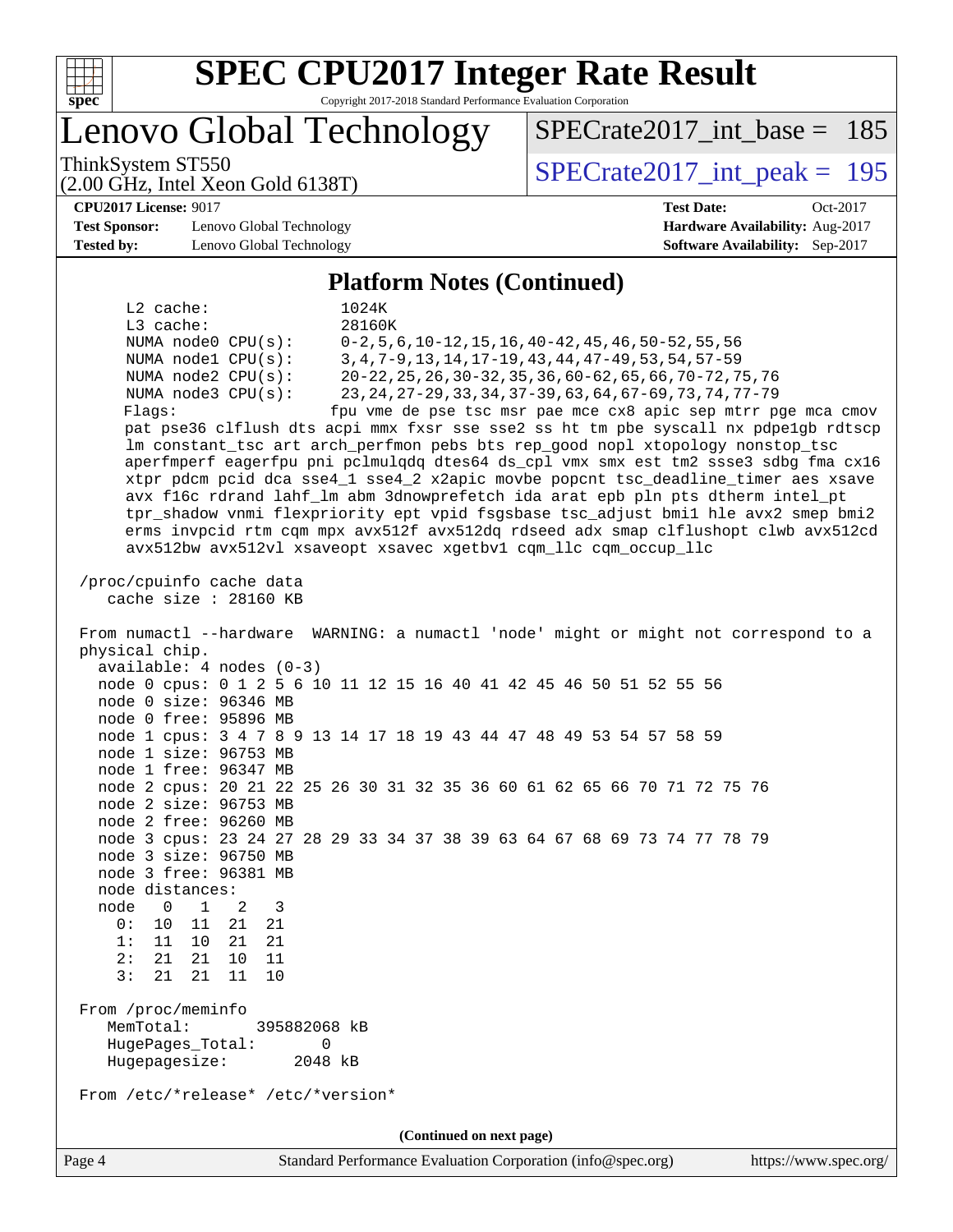

## Lenovo Global Technology

ThinkSystem ST550<br>  $(2.00 \text{ GHz})$  Intel Xeon Gold 6138T) [SPECrate2017\\_int\\_base =](http://www.spec.org/auto/cpu2017/Docs/result-fields.html#SPECrate2017intbase) 185

(2.00 GHz, Intel Xeon Gold 6138T)

SuSE-release:

**[Test Sponsor:](http://www.spec.org/auto/cpu2017/Docs/result-fields.html#TestSponsor)** Lenovo Global Technology **[Hardware Availability:](http://www.spec.org/auto/cpu2017/Docs/result-fields.html#HardwareAvailability)** Aug-2017 **[Tested by:](http://www.spec.org/auto/cpu2017/Docs/result-fields.html#Testedby)** Lenovo Global Technology **[Software Availability:](http://www.spec.org/auto/cpu2017/Docs/result-fields.html#SoftwareAvailability)** Sep-2017

**[CPU2017 License:](http://www.spec.org/auto/cpu2017/Docs/result-fields.html#CPU2017License)** 9017 **[Test Date:](http://www.spec.org/auto/cpu2017/Docs/result-fields.html#TestDate)** Oct-2017

#### **[Platform Notes \(Continued\)](http://www.spec.org/auto/cpu2017/Docs/result-fields.html#PlatformNotes)**

| (Continued on next page)                                                                                                                                                                                                                                                                                                                                                                                                                             |  |  |  |  |  |
|------------------------------------------------------------------------------------------------------------------------------------------------------------------------------------------------------------------------------------------------------------------------------------------------------------------------------------------------------------------------------------------------------------------------------------------------------|--|--|--|--|--|
|                                                                                                                                                                                                                                                                                                                                                                                                                                                      |  |  |  |  |  |
| icc (ICC) 18.0.0 20170811<br>Copyright (C) 1985-2017 Intel Corporation. All rights reserved.                                                                                                                                                                                                                                                                                                                                                         |  |  |  |  |  |
| 500.perlbench_r(base) 502.gcc_r(base) 505.mcf_r(base, peak)<br>CC<br>$525.x264_r(base, peak) 557.xz_r(base, peak)$                                                                                                                                                                                                                                                                                                                                   |  |  |  |  |  |
| <b>Compiler Version Notes</b>                                                                                                                                                                                                                                                                                                                                                                                                                        |  |  |  |  |  |
| (End of data from sysinfo program)                                                                                                                                                                                                                                                                                                                                                                                                                   |  |  |  |  |  |
| Additional information from dmidecode follows. WARNING: Use caution when you interpret<br>this section. The 'dmidecode' program reads system data which is "intended to allow<br>hardware to be accurately determined", but the intent may not be met, as there are<br>frequent changes to hardware, firmware, and the "DMTF SMBIOS" standard.<br>BIOS Lenovo -[O0E107W-1.01]- 08/11/2017<br>Memory:<br>12x Hynix HMA84GR7AFR4N-VK 32 GB 2 rank 2666 |  |  |  |  |  |
| SPEC is set to: /home/cpu2017.1.0.2.ic18.0<br>Filesystem Type Size Used Avail Use% Mounted on<br>/dev/sda2<br>btrfs 744G 113G 630G 16% / home                                                                                                                                                                                                                                                                                                        |  |  |  |  |  |
| run-level 3 Oct 21 15:35                                                                                                                                                                                                                                                                                                                                                                                                                             |  |  |  |  |  |
| uname $-a$ :<br>Linux ST550 4.4.21-69-default #1 SMP Tue Oct 25 10:58:20 UTC 2016 (9464f67) x86_64<br>x86_64 x86_64 GNU/Linux                                                                                                                                                                                                                                                                                                                        |  |  |  |  |  |
| SUSE Linux Enterprise Server 12 (x86_64)<br>$VERSION = 12$<br>$PATCHLEVEL = 2$<br># This file is deprecated and will be removed in a future service pack or release.<br># Please check /etc/os-release for details about this release.<br>os-release:<br>NAME="SLES"<br>VERSION="12-SP2"<br>VERSION_ID="12.2"<br>PRETTY_NAME="SUSE Linux Enterprise Server 12 SP2"<br>ID="sles"<br>ANSI COLOR="0;32"<br>CPE_NAME="cpe:/o:suse:sles:12:sp2"           |  |  |  |  |  |
| SUSE-LEIEGSE.                                                                                                                                                                                                                                                                                                                                                                                                                                        |  |  |  |  |  |

Page 5 Standard Performance Evaluation Corporation [\(info@spec.org\)](mailto:info@spec.org) <https://www.spec.org/>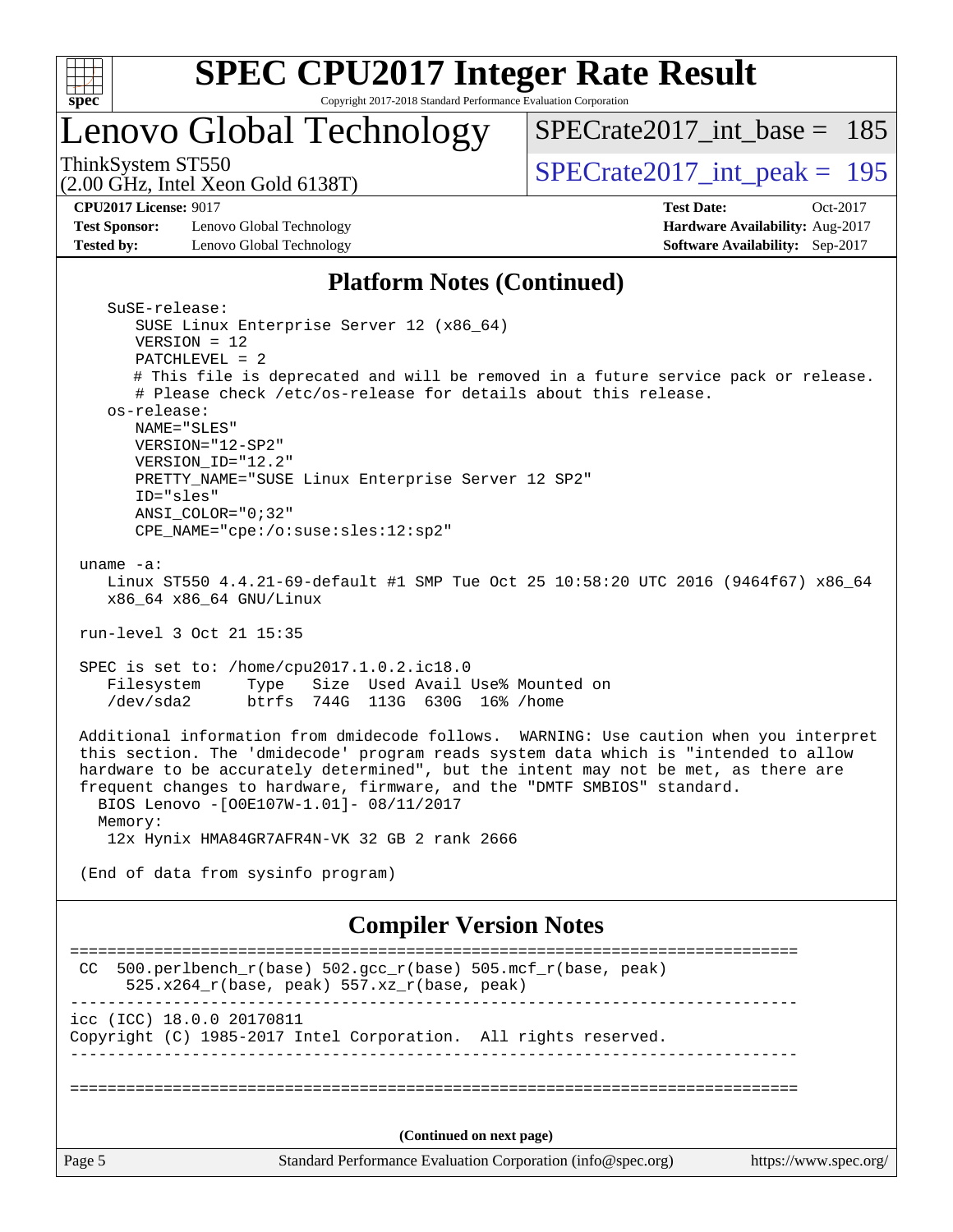

Lenovo Global Technology

[SPECrate2017\\_int\\_base =](http://www.spec.org/auto/cpu2017/Docs/result-fields.html#SPECrate2017intbase) 185

(2.00 GHz, Intel Xeon Gold 6138T)

ThinkSystem ST550<br>(2.00 GHz, Intel Xeon Gold 6138T)  $\begin{array}{r} | \text{SPECrate2017\_int\_peak} = 195 \end{array}$ 

**[Test Sponsor:](http://www.spec.org/auto/cpu2017/Docs/result-fields.html#TestSponsor)** Lenovo Global Technology **[Hardware Availability:](http://www.spec.org/auto/cpu2017/Docs/result-fields.html#HardwareAvailability)** Aug-2017 **[Tested by:](http://www.spec.org/auto/cpu2017/Docs/result-fields.html#Testedby)** Lenovo Global Technology **[Software Availability:](http://www.spec.org/auto/cpu2017/Docs/result-fields.html#SoftwareAvailability)** Sep-2017

**[CPU2017 License:](http://www.spec.org/auto/cpu2017/Docs/result-fields.html#CPU2017License)** 9017 **[Test Date:](http://www.spec.org/auto/cpu2017/Docs/result-fields.html#TestDate)** Oct-2017

#### **[Compiler Version Notes \(Continued\)](http://www.spec.org/auto/cpu2017/Docs/result-fields.html#CompilerVersionNotes)**

| 500.perlbench_r(peak) 502.gcc_r(peak)<br>CC                                                          |
|------------------------------------------------------------------------------------------------------|
| icc (ICC) 18.0.0 20170811<br>Copyright (C) 1985-2017 Intel Corporation. All rights reserved.         |
| CXXC 520.omnetpp $r(base)$ 523.xalancbmk $r(base)$ 531.deepsjeng $r(base)$<br>$541.$ leela $r(base)$ |
| icpc (ICC) 18.0.0 20170811<br>Copyright (C) 1985-2017 Intel Corporation. All rights reserved.        |
| CXXC 520.omnetpp_r(peak) 523.xalancbmk_r(peak) 531.deepsjeng_r(peak)<br>$541.$ leela $r$ (peak)      |
| icpc (ICC) 18.0.0 20170811<br>Copyright (C) 1985-2017 Intel Corporation. All rights reserved.        |
| 548.exchange2_r(base, peak)<br>FC                                                                    |
| ifort (IFORT) 18.0.0 20170811<br>Copyright (C) 1985-2017 Intel Corporation. All rights reserved.     |

### **[Base Compiler Invocation](http://www.spec.org/auto/cpu2017/Docs/result-fields.html#BaseCompilerInvocation)**

[icc](http://www.spec.org/cpu2017/results/res2017q4/cpu2017-20171114-00740.flags.html#user_CCbase_intel_icc_18.0_66fc1ee009f7361af1fbd72ca7dcefbb700085f36577c54f309893dd4ec40d12360134090235512931783d35fd58c0460139e722d5067c5574d8eaf2b3e37e92)

| $C_{++}$ benchmarks: |
|----------------------|
| icpc                 |

[Fortran benchmarks](http://www.spec.org/auto/cpu2017/Docs/result-fields.html#Fortranbenchmarks): [ifort](http://www.spec.org/cpu2017/results/res2017q4/cpu2017-20171114-00740.flags.html#user_FCbase_intel_ifort_18.0_8111460550e3ca792625aed983ce982f94888b8b503583aa7ba2b8303487b4d8a21a13e7191a45c5fd58ff318f48f9492884d4413fa793fd88dd292cad7027ca)

### **[Base Portability Flags](http://www.spec.org/auto/cpu2017/Docs/result-fields.html#BasePortabilityFlags)**

500.perlbench\_r: [-DSPEC\\_LP64](http://www.spec.org/cpu2017/results/res2017q4/cpu2017-20171114-00740.flags.html#b500.perlbench_r_basePORTABILITY_DSPEC_LP64) [-DSPEC\\_LINUX\\_X64](http://www.spec.org/cpu2017/results/res2017q4/cpu2017-20171114-00740.flags.html#b500.perlbench_r_baseCPORTABILITY_DSPEC_LINUX_X64)

**(Continued on next page)**

Page 6 Standard Performance Evaluation Corporation [\(info@spec.org\)](mailto:info@spec.org) <https://www.spec.org/>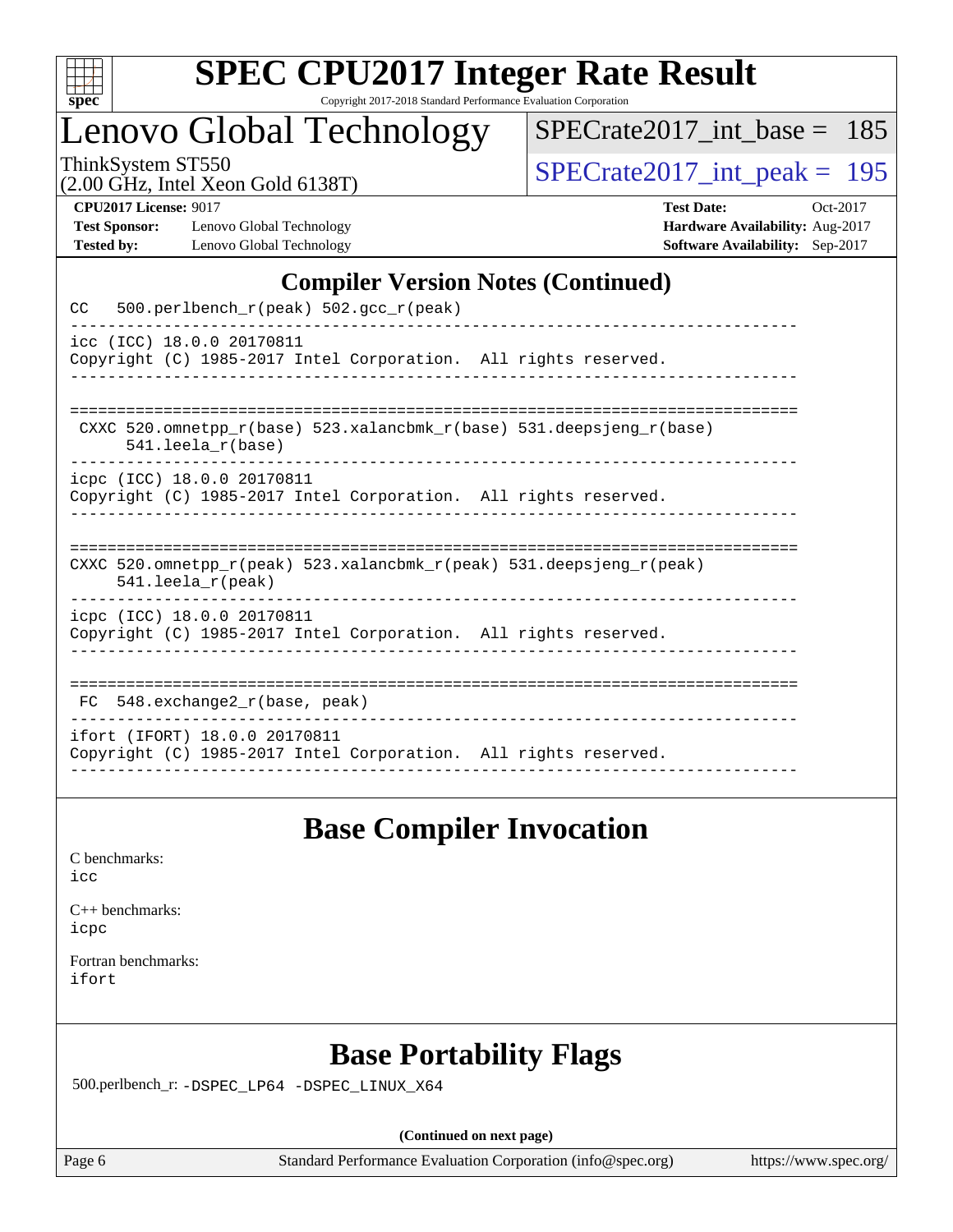

### Lenovo Global Technology

[SPECrate2017\\_int\\_base =](http://www.spec.org/auto/cpu2017/Docs/result-fields.html#SPECrate2017intbase) 185

(2.00 GHz, Intel Xeon Gold 6138T)

ThinkSystem ST550<br>  $\langle 2.00 \rangle$  CH<sub>z</sub> Intel Year Gold 6138T)<br>  $\langle$  [SPECrate2017\\_int\\_peak =](http://www.spec.org/auto/cpu2017/Docs/result-fields.html#SPECrate2017intpeak) 195

**[Test Sponsor:](http://www.spec.org/auto/cpu2017/Docs/result-fields.html#TestSponsor)** Lenovo Global Technology **[Hardware Availability:](http://www.spec.org/auto/cpu2017/Docs/result-fields.html#HardwareAvailability)** Aug-2017 **[Tested by:](http://www.spec.org/auto/cpu2017/Docs/result-fields.html#Testedby)** Lenovo Global Technology **[Software Availability:](http://www.spec.org/auto/cpu2017/Docs/result-fields.html#SoftwareAvailability)** Sep-2017

**[CPU2017 License:](http://www.spec.org/auto/cpu2017/Docs/result-fields.html#CPU2017License)** 9017 **[Test Date:](http://www.spec.org/auto/cpu2017/Docs/result-fields.html#TestDate)** Oct-2017

### **[Base Portability Flags \(Continued\)](http://www.spec.org/auto/cpu2017/Docs/result-fields.html#BasePortabilityFlags)**

 502.gcc\_r: [-DSPEC\\_LP64](http://www.spec.org/cpu2017/results/res2017q4/cpu2017-20171114-00740.flags.html#suite_basePORTABILITY502_gcc_r_DSPEC_LP64) 505.mcf\_r: [-DSPEC\\_LP64](http://www.spec.org/cpu2017/results/res2017q4/cpu2017-20171114-00740.flags.html#suite_basePORTABILITY505_mcf_r_DSPEC_LP64) 520.omnetpp\_r: [-DSPEC\\_LP64](http://www.spec.org/cpu2017/results/res2017q4/cpu2017-20171114-00740.flags.html#suite_basePORTABILITY520_omnetpp_r_DSPEC_LP64) 523.xalancbmk\_r: [-DSPEC\\_LP64](http://www.spec.org/cpu2017/results/res2017q4/cpu2017-20171114-00740.flags.html#suite_basePORTABILITY523_xalancbmk_r_DSPEC_LP64) [-DSPEC\\_LINUX](http://www.spec.org/cpu2017/results/res2017q4/cpu2017-20171114-00740.flags.html#b523.xalancbmk_r_baseCXXPORTABILITY_DSPEC_LINUX) 525.x264\_r: [-DSPEC\\_LP64](http://www.spec.org/cpu2017/results/res2017q4/cpu2017-20171114-00740.flags.html#suite_basePORTABILITY525_x264_r_DSPEC_LP64) 531.deepsjeng\_r: [-DSPEC\\_LP64](http://www.spec.org/cpu2017/results/res2017q4/cpu2017-20171114-00740.flags.html#suite_basePORTABILITY531_deepsjeng_r_DSPEC_LP64) 541.leela\_r: [-DSPEC\\_LP64](http://www.spec.org/cpu2017/results/res2017q4/cpu2017-20171114-00740.flags.html#suite_basePORTABILITY541_leela_r_DSPEC_LP64) 548.exchange2\_r: [-DSPEC\\_LP64](http://www.spec.org/cpu2017/results/res2017q4/cpu2017-20171114-00740.flags.html#suite_basePORTABILITY548_exchange2_r_DSPEC_LP64) 557.xz\_r: [-DSPEC\\_LP64](http://www.spec.org/cpu2017/results/res2017q4/cpu2017-20171114-00740.flags.html#suite_basePORTABILITY557_xz_r_DSPEC_LP64)

### **[Base Optimization Flags](http://www.spec.org/auto/cpu2017/Docs/result-fields.html#BaseOptimizationFlags)**

[C benchmarks](http://www.spec.org/auto/cpu2017/Docs/result-fields.html#Cbenchmarks):

[-Wl,-z,muldefs](http://www.spec.org/cpu2017/results/res2017q4/cpu2017-20171114-00740.flags.html#user_CCbase_link_force_multiple1_b4cbdb97b34bdee9ceefcfe54f4c8ea74255f0b02a4b23e853cdb0e18eb4525ac79b5a88067c842dd0ee6996c24547a27a4b99331201badda8798ef8a743f577) [-xCORE-AVX512](http://www.spec.org/cpu2017/results/res2017q4/cpu2017-20171114-00740.flags.html#user_CCbase_f-xCORE-AVX512) [-ipo](http://www.spec.org/cpu2017/results/res2017q4/cpu2017-20171114-00740.flags.html#user_CCbase_f-ipo) [-O3](http://www.spec.org/cpu2017/results/res2017q4/cpu2017-20171114-00740.flags.html#user_CCbase_f-O3) [-no-prec-div](http://www.spec.org/cpu2017/results/res2017q4/cpu2017-20171114-00740.flags.html#user_CCbase_f-no-prec-div) [-qopt-mem-layout-trans=3](http://www.spec.org/cpu2017/results/res2017q4/cpu2017-20171114-00740.flags.html#user_CCbase_f-qopt-mem-layout-trans_de80db37974c74b1f0e20d883f0b675c88c3b01e9d123adea9b28688d64333345fb62bc4a798493513fdb68f60282f9a726aa07f478b2f7113531aecce732043) [-L/usr/local/je5.0.1-64/lib](http://www.spec.org/cpu2017/results/res2017q4/cpu2017-20171114-00740.flags.html#user_CCbase_jemalloc_link_path64_4b10a636b7bce113509b17f3bd0d6226c5fb2346b9178c2d0232c14f04ab830f976640479e5c33dc2bcbbdad86ecfb6634cbbd4418746f06f368b512fced5394) [-ljemalloc](http://www.spec.org/cpu2017/results/res2017q4/cpu2017-20171114-00740.flags.html#user_CCbase_jemalloc_link_lib_d1249b907c500fa1c0672f44f562e3d0f79738ae9e3c4a9c376d49f265a04b9c99b167ecedbf6711b3085be911c67ff61f150a17b3472be731631ba4d0471706)

[C++ benchmarks:](http://www.spec.org/auto/cpu2017/Docs/result-fields.html#CXXbenchmarks)

[-Wl,-z,muldefs](http://www.spec.org/cpu2017/results/res2017q4/cpu2017-20171114-00740.flags.html#user_CXXbase_link_force_multiple1_b4cbdb97b34bdee9ceefcfe54f4c8ea74255f0b02a4b23e853cdb0e18eb4525ac79b5a88067c842dd0ee6996c24547a27a4b99331201badda8798ef8a743f577) [-xCORE-AVX512](http://www.spec.org/cpu2017/results/res2017q4/cpu2017-20171114-00740.flags.html#user_CXXbase_f-xCORE-AVX512) [-ipo](http://www.spec.org/cpu2017/results/res2017q4/cpu2017-20171114-00740.flags.html#user_CXXbase_f-ipo) [-O3](http://www.spec.org/cpu2017/results/res2017q4/cpu2017-20171114-00740.flags.html#user_CXXbase_f-O3) [-no-prec-div](http://www.spec.org/cpu2017/results/res2017q4/cpu2017-20171114-00740.flags.html#user_CXXbase_f-no-prec-div) [-qopt-mem-layout-trans=3](http://www.spec.org/cpu2017/results/res2017q4/cpu2017-20171114-00740.flags.html#user_CXXbase_f-qopt-mem-layout-trans_de80db37974c74b1f0e20d883f0b675c88c3b01e9d123adea9b28688d64333345fb62bc4a798493513fdb68f60282f9a726aa07f478b2f7113531aecce732043) [-L/usr/local/je5.0.1-64/lib](http://www.spec.org/cpu2017/results/res2017q4/cpu2017-20171114-00740.flags.html#user_CXXbase_jemalloc_link_path64_4b10a636b7bce113509b17f3bd0d6226c5fb2346b9178c2d0232c14f04ab830f976640479e5c33dc2bcbbdad86ecfb6634cbbd4418746f06f368b512fced5394) [-ljemalloc](http://www.spec.org/cpu2017/results/res2017q4/cpu2017-20171114-00740.flags.html#user_CXXbase_jemalloc_link_lib_d1249b907c500fa1c0672f44f562e3d0f79738ae9e3c4a9c376d49f265a04b9c99b167ecedbf6711b3085be911c67ff61f150a17b3472be731631ba4d0471706)

#### [Fortran benchmarks](http://www.spec.org/auto/cpu2017/Docs/result-fields.html#Fortranbenchmarks):

[-Wl,-z,muldefs](http://www.spec.org/cpu2017/results/res2017q4/cpu2017-20171114-00740.flags.html#user_FCbase_link_force_multiple1_b4cbdb97b34bdee9ceefcfe54f4c8ea74255f0b02a4b23e853cdb0e18eb4525ac79b5a88067c842dd0ee6996c24547a27a4b99331201badda8798ef8a743f577) [-xCORE-AVX512](http://www.spec.org/cpu2017/results/res2017q4/cpu2017-20171114-00740.flags.html#user_FCbase_f-xCORE-AVX512) [-ipo](http://www.spec.org/cpu2017/results/res2017q4/cpu2017-20171114-00740.flags.html#user_FCbase_f-ipo) [-O3](http://www.spec.org/cpu2017/results/res2017q4/cpu2017-20171114-00740.flags.html#user_FCbase_f-O3) [-no-prec-div](http://www.spec.org/cpu2017/results/res2017q4/cpu2017-20171114-00740.flags.html#user_FCbase_f-no-prec-div) [-qopt-mem-layout-trans=3](http://www.spec.org/cpu2017/results/res2017q4/cpu2017-20171114-00740.flags.html#user_FCbase_f-qopt-mem-layout-trans_de80db37974c74b1f0e20d883f0b675c88c3b01e9d123adea9b28688d64333345fb62bc4a798493513fdb68f60282f9a726aa07f478b2f7113531aecce732043) [-nostandard-realloc-lhs](http://www.spec.org/cpu2017/results/res2017q4/cpu2017-20171114-00740.flags.html#user_FCbase_f_2003_std_realloc_82b4557e90729c0f113870c07e44d33d6f5a304b4f63d4c15d2d0f1fab99f5daaed73bdb9275d9ae411527f28b936061aa8b9c8f2d63842963b95c9dd6426b8a) [-align array32byte](http://www.spec.org/cpu2017/results/res2017q4/cpu2017-20171114-00740.flags.html#user_FCbase_align_array32byte_b982fe038af199962ba9a80c053b8342c548c85b40b8e86eb3cc33dee0d7986a4af373ac2d51c3f7cf710a18d62fdce2948f201cd044323541f22fc0fffc51b6) [-L/usr/local/je5.0.1-64/lib](http://www.spec.org/cpu2017/results/res2017q4/cpu2017-20171114-00740.flags.html#user_FCbase_jemalloc_link_path64_4b10a636b7bce113509b17f3bd0d6226c5fb2346b9178c2d0232c14f04ab830f976640479e5c33dc2bcbbdad86ecfb6634cbbd4418746f06f368b512fced5394) [-ljemalloc](http://www.spec.org/cpu2017/results/res2017q4/cpu2017-20171114-00740.flags.html#user_FCbase_jemalloc_link_lib_d1249b907c500fa1c0672f44f562e3d0f79738ae9e3c4a9c376d49f265a04b9c99b167ecedbf6711b3085be911c67ff61f150a17b3472be731631ba4d0471706)

#### **[Base Other Flags](http://www.spec.org/auto/cpu2017/Docs/result-fields.html#BaseOtherFlags)**

[C benchmarks](http://www.spec.org/auto/cpu2017/Docs/result-fields.html#Cbenchmarks):  $-m64 - std= c11$  $-m64 - std= c11$ 

[C++ benchmarks:](http://www.spec.org/auto/cpu2017/Docs/result-fields.html#CXXbenchmarks) [-m64](http://www.spec.org/cpu2017/results/res2017q4/cpu2017-20171114-00740.flags.html#user_CXXbase_intel_intel64_18.0_af43caccfc8ded86e7699f2159af6efc7655f51387b94da716254467f3c01020a5059329e2569e4053f409e7c9202a7efc638f7a6d1ffb3f52dea4a3e31d82ab)

[Fortran benchmarks](http://www.spec.org/auto/cpu2017/Docs/result-fields.html#Fortranbenchmarks): [-m64](http://www.spec.org/cpu2017/results/res2017q4/cpu2017-20171114-00740.flags.html#user_FCbase_intel_intel64_18.0_af43caccfc8ded86e7699f2159af6efc7655f51387b94da716254467f3c01020a5059329e2569e4053f409e7c9202a7efc638f7a6d1ffb3f52dea4a3e31d82ab)

### **[Peak Compiler Invocation](http://www.spec.org/auto/cpu2017/Docs/result-fields.html#PeakCompilerInvocation)**

[C benchmarks:](http://www.spec.org/auto/cpu2017/Docs/result-fields.html#Cbenchmarks)

[icc](http://www.spec.org/cpu2017/results/res2017q4/cpu2017-20171114-00740.flags.html#user_CCpeak_intel_icc_18.0_66fc1ee009f7361af1fbd72ca7dcefbb700085f36577c54f309893dd4ec40d12360134090235512931783d35fd58c0460139e722d5067c5574d8eaf2b3e37e92)

**(Continued on next page)**

Page 7 Standard Performance Evaluation Corporation [\(info@spec.org\)](mailto:info@spec.org) <https://www.spec.org/>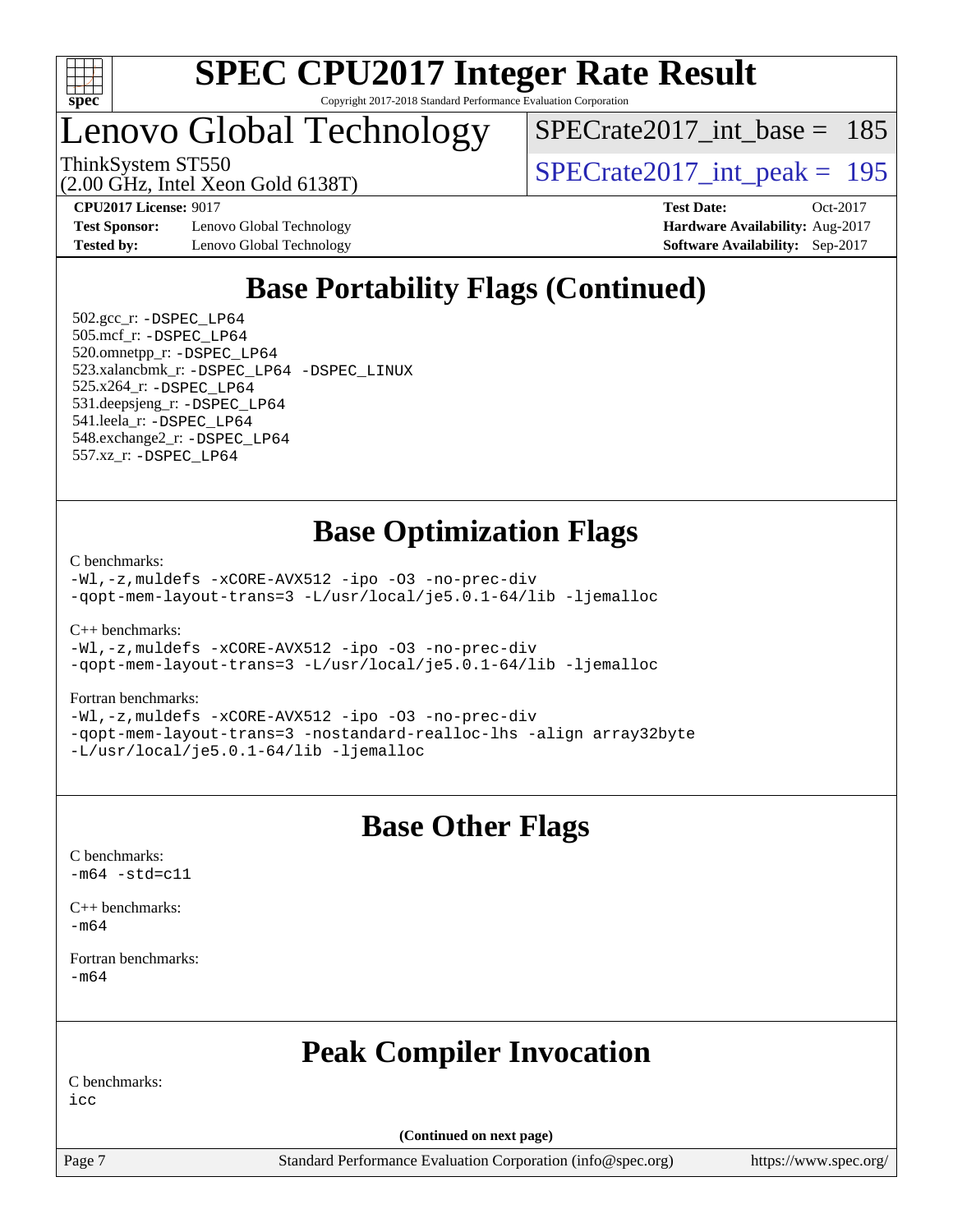

### Lenovo Global Technology

[SPECrate2017\\_int\\_base =](http://www.spec.org/auto/cpu2017/Docs/result-fields.html#SPECrate2017intbase) 185

ThinkSystem ST550<br>  $\langle 2.00 \rangle$  CH<sub>z</sub> Intel Year Gold 6138T)<br>  $\langle$  [SPECrate2017\\_int\\_peak =](http://www.spec.org/auto/cpu2017/Docs/result-fields.html#SPECrate2017intpeak) 195

(2.00 GHz, Intel Xeon Gold 6138T)

**[Test Sponsor:](http://www.spec.org/auto/cpu2017/Docs/result-fields.html#TestSponsor)** Lenovo Global Technology **[Hardware Availability:](http://www.spec.org/auto/cpu2017/Docs/result-fields.html#HardwareAvailability)** Aug-2017 **[Tested by:](http://www.spec.org/auto/cpu2017/Docs/result-fields.html#Testedby)** Lenovo Global Technology **[Software Availability:](http://www.spec.org/auto/cpu2017/Docs/result-fields.html#SoftwareAvailability)** Sep-2017

**[CPU2017 License:](http://www.spec.org/auto/cpu2017/Docs/result-fields.html#CPU2017License)** 9017 **[Test Date:](http://www.spec.org/auto/cpu2017/Docs/result-fields.html#TestDate)** Oct-2017

### **[Peak Compiler Invocation \(Continued\)](http://www.spec.org/auto/cpu2017/Docs/result-fields.html#PeakCompilerInvocation)**

[C++ benchmarks:](http://www.spec.org/auto/cpu2017/Docs/result-fields.html#CXXbenchmarks) [icpc](http://www.spec.org/cpu2017/results/res2017q4/cpu2017-20171114-00740.flags.html#user_CXXpeak_intel_icpc_18.0_c510b6838c7f56d33e37e94d029a35b4a7bccf4766a728ee175e80a419847e808290a9b78be685c44ab727ea267ec2f070ec5dc83b407c0218cded6866a35d07)

[Fortran benchmarks](http://www.spec.org/auto/cpu2017/Docs/result-fields.html#Fortranbenchmarks): [ifort](http://www.spec.org/cpu2017/results/res2017q4/cpu2017-20171114-00740.flags.html#user_FCpeak_intel_ifort_18.0_8111460550e3ca792625aed983ce982f94888b8b503583aa7ba2b8303487b4d8a21a13e7191a45c5fd58ff318f48f9492884d4413fa793fd88dd292cad7027ca)

### **[Peak Portability Flags](http://www.spec.org/auto/cpu2017/Docs/result-fields.html#PeakPortabilityFlags)**

 500.perlbench\_r: [-DSPEC\\_LP64](http://www.spec.org/cpu2017/results/res2017q4/cpu2017-20171114-00740.flags.html#b500.perlbench_r_peakPORTABILITY_DSPEC_LP64) [-DSPEC\\_LINUX\\_X64](http://www.spec.org/cpu2017/results/res2017q4/cpu2017-20171114-00740.flags.html#b500.perlbench_r_peakCPORTABILITY_DSPEC_LINUX_X64) 502.gcc\_r: [-D\\_FILE\\_OFFSET\\_BITS=64](http://www.spec.org/cpu2017/results/res2017q4/cpu2017-20171114-00740.flags.html#user_peakPORTABILITY502_gcc_r_file_offset_bits_64_5ae949a99b284ddf4e95728d47cb0843d81b2eb0e18bdfe74bbf0f61d0b064f4bda2f10ea5eb90e1dcab0e84dbc592acfc5018bc955c18609f94ddb8d550002c) 505.mcf\_r: [-DSPEC\\_LP64](http://www.spec.org/cpu2017/results/res2017q4/cpu2017-20171114-00740.flags.html#suite_peakPORTABILITY505_mcf_r_DSPEC_LP64) 520.omnetpp\_r: [-DSPEC\\_LP64](http://www.spec.org/cpu2017/results/res2017q4/cpu2017-20171114-00740.flags.html#suite_peakPORTABILITY520_omnetpp_r_DSPEC_LP64) 523.xalancbmk\_r: [-D\\_FILE\\_OFFSET\\_BITS=64](http://www.spec.org/cpu2017/results/res2017q4/cpu2017-20171114-00740.flags.html#user_peakPORTABILITY523_xalancbmk_r_file_offset_bits_64_5ae949a99b284ddf4e95728d47cb0843d81b2eb0e18bdfe74bbf0f61d0b064f4bda2f10ea5eb90e1dcab0e84dbc592acfc5018bc955c18609f94ddb8d550002c) [-DSPEC\\_LINUX](http://www.spec.org/cpu2017/results/res2017q4/cpu2017-20171114-00740.flags.html#b523.xalancbmk_r_peakCXXPORTABILITY_DSPEC_LINUX) 525.x264\_r: [-DSPEC\\_LP64](http://www.spec.org/cpu2017/results/res2017q4/cpu2017-20171114-00740.flags.html#suite_peakPORTABILITY525_x264_r_DSPEC_LP64) 531.deepsjeng\_r: [-DSPEC\\_LP64](http://www.spec.org/cpu2017/results/res2017q4/cpu2017-20171114-00740.flags.html#suite_peakPORTABILITY531_deepsjeng_r_DSPEC_LP64) 541.leela\_r: [-DSPEC\\_LP64](http://www.spec.org/cpu2017/results/res2017q4/cpu2017-20171114-00740.flags.html#suite_peakPORTABILITY541_leela_r_DSPEC_LP64) 548.exchange2\_r: [-DSPEC\\_LP64](http://www.spec.org/cpu2017/results/res2017q4/cpu2017-20171114-00740.flags.html#suite_peakPORTABILITY548_exchange2_r_DSPEC_LP64) 557.xz\_r: [-DSPEC\\_LP64](http://www.spec.org/cpu2017/results/res2017q4/cpu2017-20171114-00740.flags.html#suite_peakPORTABILITY557_xz_r_DSPEC_LP64)

### **[Peak Optimization Flags](http://www.spec.org/auto/cpu2017/Docs/result-fields.html#PeakOptimizationFlags)**

[C benchmarks](http://www.spec.org/auto/cpu2017/Docs/result-fields.html#Cbenchmarks):

```
 500.perlbench_r: -Wl,-z,muldefs -prof-gen(pass 1) -prof-use(pass 2) -ipo
-xCORE-AVX512 -O3 -no-prec-div -qopt-mem-layout-trans=3
-fno-strict-overflow -L/usr/local/je5.0.1-64/lib
-ljemalloc
```

```
 502.gcc_r: -L/opt/intel/compilers_and_libraries_2018/linux/lib/ia32
-Wl,-z,muldefs -prof-gen(pass 1) -prof-use(pass 2) -ipo
-xCORE-AVX512 -O3 -no-prec-div -qopt-mem-layout-trans=3
-L/usr/local/je5.0.1-32/lib -ljemalloc
```

```
 505.mcf_r: -Wl,-z,muldefs -xCORE-AVX512 -ipo -O3 -no-prec-div
-qopt-mem-layout-trans=3 -L/usr/local/je5.0.1-64/lib
-ljemalloc
```

```
 525.x264_r: -Wl,-z,muldefs -xCORE-AVX512 -ipo -O3 -no-prec-div
-qopt-mem-layout-trans=3 -fno-alias
-L/usr/local/je5.0.1-64/lib -ljemalloc
```
**(Continued on next page)**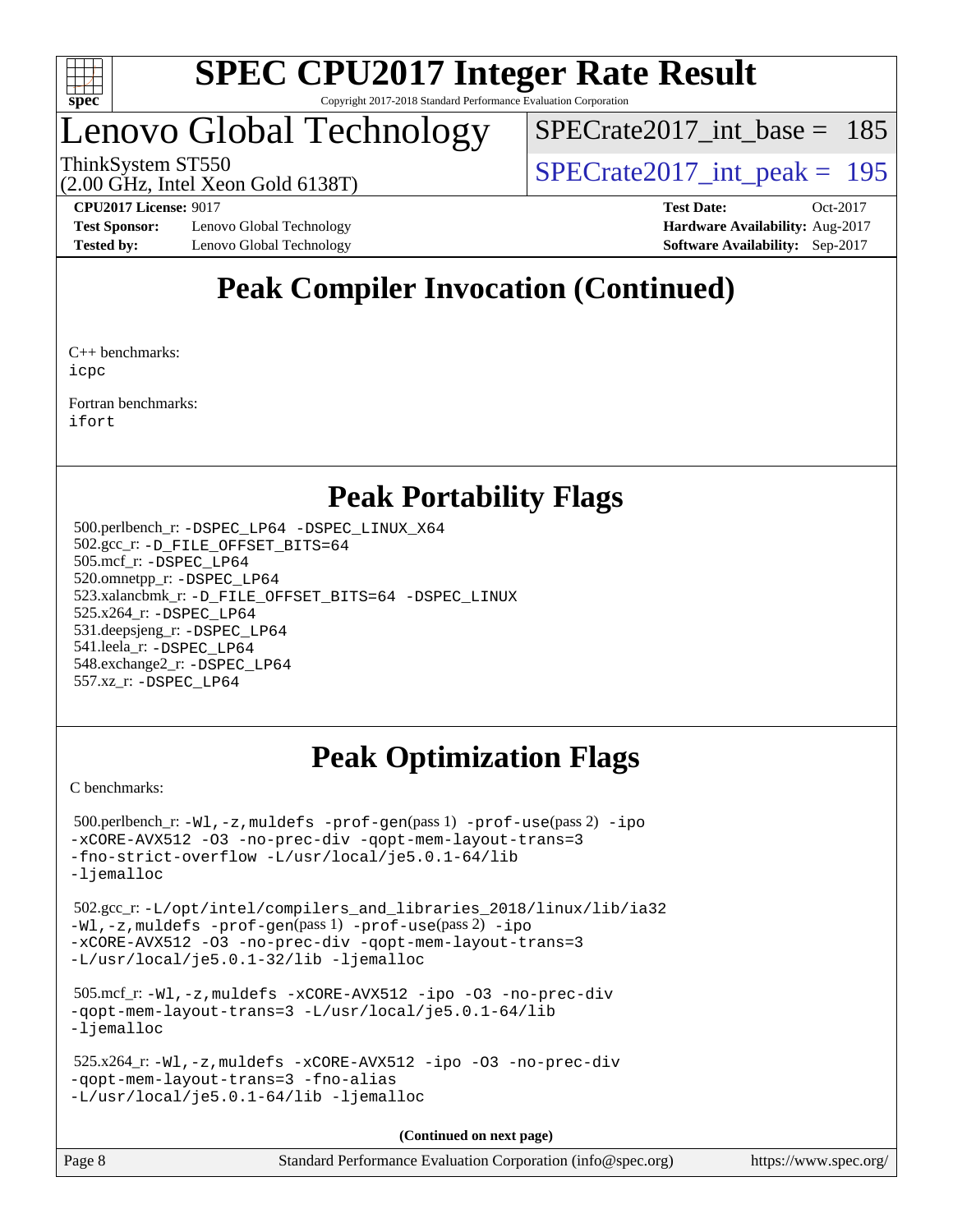

### Lenovo Global Technology

[SPECrate2017\\_int\\_base =](http://www.spec.org/auto/cpu2017/Docs/result-fields.html#SPECrate2017intbase) 185

(2.00 GHz, Intel Xeon Gold 6138T)

ThinkSystem ST550<br>  $\angle Q$  00 GHz, Intel Year Gold 6138T)<br>  $\angle$  [SPECrate2017\\_int\\_peak =](http://www.spec.org/auto/cpu2017/Docs/result-fields.html#SPECrate2017intpeak) 195

**[Test Sponsor:](http://www.spec.org/auto/cpu2017/Docs/result-fields.html#TestSponsor)** Lenovo Global Technology **[Hardware Availability:](http://www.spec.org/auto/cpu2017/Docs/result-fields.html#HardwareAvailability)** Aug-2017 **[Tested by:](http://www.spec.org/auto/cpu2017/Docs/result-fields.html#Testedby)** Lenovo Global Technology **[Software Availability:](http://www.spec.org/auto/cpu2017/Docs/result-fields.html#SoftwareAvailability)** Sep-2017

**[CPU2017 License:](http://www.spec.org/auto/cpu2017/Docs/result-fields.html#CPU2017License)** 9017 **[Test Date:](http://www.spec.org/auto/cpu2017/Docs/result-fields.html#TestDate)** Oct-2017

### **[Peak Optimization Flags \(Continued\)](http://www.spec.org/auto/cpu2017/Docs/result-fields.html#PeakOptimizationFlags)**

557.xz\_r: Same as 505.mcf\_r

[C++ benchmarks:](http://www.spec.org/auto/cpu2017/Docs/result-fields.html#CXXbenchmarks)

```
 520.omnetpp_r: -Wl,-z,muldefs -prof-gen(pass 1) -prof-use(pass 2) -ipo
-xCORE-AVX512 -O3 -no-prec-div -qopt-mem-layout-trans=3
-L/usr/local/je5.0.1-64/lib -ljemalloc
```
 523.xalancbmk\_r: [-L/opt/intel/compilers\\_and\\_libraries\\_2018/linux/lib/ia32](http://www.spec.org/cpu2017/results/res2017q4/cpu2017-20171114-00740.flags.html#user_peakCXXLD523_xalancbmk_r_Enable-32bit-runtime_af243bdb1d79e4c7a4f720bf8275e627de2ecd461de63307bc14cef0633fde3cd7bb2facb32dcc8be9566045fb55d40ce2b72b725f73827aa7833441b71b9343) [-Wl,-z,muldefs](http://www.spec.org/cpu2017/results/res2017q4/cpu2017-20171114-00740.flags.html#user_peakEXTRA_LDFLAGS523_xalancbmk_r_link_force_multiple1_b4cbdb97b34bdee9ceefcfe54f4c8ea74255f0b02a4b23e853cdb0e18eb4525ac79b5a88067c842dd0ee6996c24547a27a4b99331201badda8798ef8a743f577) [-prof-gen](http://www.spec.org/cpu2017/results/res2017q4/cpu2017-20171114-00740.flags.html#user_peakPASS1_CXXFLAGSPASS1_LDFLAGS523_xalancbmk_r_prof_gen_5aa4926d6013ddb2a31985c654b3eb18169fc0c6952a63635c234f711e6e63dd76e94ad52365559451ec499a2cdb89e4dc58ba4c67ef54ca681ffbe1461d6b36)(pass 1) [-prof-use](http://www.spec.org/cpu2017/results/res2017q4/cpu2017-20171114-00740.flags.html#user_peakPASS2_CXXFLAGSPASS2_LDFLAGS523_xalancbmk_r_prof_use_1a21ceae95f36a2b53c25747139a6c16ca95bd9def2a207b4f0849963b97e94f5260e30a0c64f4bb623698870e679ca08317ef8150905d41bd88c6f78df73f19)(pass 2) [-ipo](http://www.spec.org/cpu2017/results/res2017q4/cpu2017-20171114-00740.flags.html#user_peakPASS1_CXXOPTIMIZEPASS2_CXXOPTIMIZE523_xalancbmk_r_f-ipo) [-xCORE-AVX512](http://www.spec.org/cpu2017/results/res2017q4/cpu2017-20171114-00740.flags.html#user_peakPASS2_CXXOPTIMIZE523_xalancbmk_r_f-xCORE-AVX512) [-O3](http://www.spec.org/cpu2017/results/res2017q4/cpu2017-20171114-00740.flags.html#user_peakPASS1_CXXOPTIMIZEPASS2_CXXOPTIMIZE523_xalancbmk_r_f-O3) [-no-prec-div](http://www.spec.org/cpu2017/results/res2017q4/cpu2017-20171114-00740.flags.html#user_peakPASS1_CXXOPTIMIZEPASS2_CXXOPTIMIZE523_xalancbmk_r_f-no-prec-div) [-qopt-mem-layout-trans=3](http://www.spec.org/cpu2017/results/res2017q4/cpu2017-20171114-00740.flags.html#user_peakPASS1_CXXOPTIMIZEPASS2_CXXOPTIMIZE523_xalancbmk_r_f-qopt-mem-layout-trans_de80db37974c74b1f0e20d883f0b675c88c3b01e9d123adea9b28688d64333345fb62bc4a798493513fdb68f60282f9a726aa07f478b2f7113531aecce732043) [-L/usr/local/je5.0.1-32/lib](http://www.spec.org/cpu2017/results/res2017q4/cpu2017-20171114-00740.flags.html#user_peakEXTRA_LIBS523_xalancbmk_r_jemalloc_link_path32_e29f22e8e6c17053bbc6a0971f5a9c01a601a06bb1a59df2084b77a2fe0a2995b64fd4256feaeea39eeba3aae142e96e2b2b0a28974019c0c0c88139a84f900a) [-ljemalloc](http://www.spec.org/cpu2017/results/res2017q4/cpu2017-20171114-00740.flags.html#user_peakEXTRA_LIBS523_xalancbmk_r_jemalloc_link_lib_d1249b907c500fa1c0672f44f562e3d0f79738ae9e3c4a9c376d49f265a04b9c99b167ecedbf6711b3085be911c67ff61f150a17b3472be731631ba4d0471706)

531.deepsjeng\_r: Same as 520.omnetpp\_r

541.leela\_r: Same as 520.omnetpp\_r

[Fortran benchmarks](http://www.spec.org/auto/cpu2017/Docs/result-fields.html#Fortranbenchmarks):

[-Wl,-z,muldefs](http://www.spec.org/cpu2017/results/res2017q4/cpu2017-20171114-00740.flags.html#user_FCpeak_link_force_multiple1_b4cbdb97b34bdee9ceefcfe54f4c8ea74255f0b02a4b23e853cdb0e18eb4525ac79b5a88067c842dd0ee6996c24547a27a4b99331201badda8798ef8a743f577) [-xCORE-AVX512](http://www.spec.org/cpu2017/results/res2017q4/cpu2017-20171114-00740.flags.html#user_FCpeak_f-xCORE-AVX512) [-ipo](http://www.spec.org/cpu2017/results/res2017q4/cpu2017-20171114-00740.flags.html#user_FCpeak_f-ipo) [-O3](http://www.spec.org/cpu2017/results/res2017q4/cpu2017-20171114-00740.flags.html#user_FCpeak_f-O3) [-no-prec-div](http://www.spec.org/cpu2017/results/res2017q4/cpu2017-20171114-00740.flags.html#user_FCpeak_f-no-prec-div) [-qopt-mem-layout-trans=3](http://www.spec.org/cpu2017/results/res2017q4/cpu2017-20171114-00740.flags.html#user_FCpeak_f-qopt-mem-layout-trans_de80db37974c74b1f0e20d883f0b675c88c3b01e9d123adea9b28688d64333345fb62bc4a798493513fdb68f60282f9a726aa07f478b2f7113531aecce732043) [-nostandard-realloc-lhs](http://www.spec.org/cpu2017/results/res2017q4/cpu2017-20171114-00740.flags.html#user_FCpeak_f_2003_std_realloc_82b4557e90729c0f113870c07e44d33d6f5a304b4f63d4c15d2d0f1fab99f5daaed73bdb9275d9ae411527f28b936061aa8b9c8f2d63842963b95c9dd6426b8a) [-align array32byte](http://www.spec.org/cpu2017/results/res2017q4/cpu2017-20171114-00740.flags.html#user_FCpeak_align_array32byte_b982fe038af199962ba9a80c053b8342c548c85b40b8e86eb3cc33dee0d7986a4af373ac2d51c3f7cf710a18d62fdce2948f201cd044323541f22fc0fffc51b6) [-L/usr/local/je5.0.1-64/lib](http://www.spec.org/cpu2017/results/res2017q4/cpu2017-20171114-00740.flags.html#user_FCpeak_jemalloc_link_path64_4b10a636b7bce113509b17f3bd0d6226c5fb2346b9178c2d0232c14f04ab830f976640479e5c33dc2bcbbdad86ecfb6634cbbd4418746f06f368b512fced5394) [-ljemalloc](http://www.spec.org/cpu2017/results/res2017q4/cpu2017-20171114-00740.flags.html#user_FCpeak_jemalloc_link_lib_d1249b907c500fa1c0672f44f562e3d0f79738ae9e3c4a9c376d49f265a04b9c99b167ecedbf6711b3085be911c67ff61f150a17b3472be731631ba4d0471706)

### **[Peak Other Flags](http://www.spec.org/auto/cpu2017/Docs/result-fields.html#PeakOtherFlags)**

[C benchmarks \(except as noted below\)](http://www.spec.org/auto/cpu2017/Docs/result-fields.html#Cbenchmarksexceptasnotedbelow):  $-m64 - std = c11$  $-m64 - std = c11$ 

502.gcc\_r: [-m32](http://www.spec.org/cpu2017/results/res2017q4/cpu2017-20171114-00740.flags.html#user_peakCCLD502_gcc_r_intel_ia32_18.0_2666f1173eb60787016b673bfe1358e27016ef7649ea4884b7bc6187fd89dc221d14632e22638cde1c647a518de97358ab15d4ad098ee4e19a8b28d0c25e14bf) [-std=c11](http://www.spec.org/cpu2017/results/res2017q4/cpu2017-20171114-00740.flags.html#user_peakCCLD502_gcc_r_intel_compiler_c11_mode_0e1c27790398a4642dfca32ffe6c27b5796f9c2d2676156f2e42c9c44eaad0c049b1cdb667a270c34d979996257aeb8fc440bfb01818dbc9357bd9d174cb8524)

[C++ benchmarks \(except as noted below\):](http://www.spec.org/auto/cpu2017/Docs/result-fields.html#CXXbenchmarksexceptasnotedbelow) [-m64](http://www.spec.org/cpu2017/results/res2017q4/cpu2017-20171114-00740.flags.html#user_CXXpeak_intel_intel64_18.0_af43caccfc8ded86e7699f2159af6efc7655f51387b94da716254467f3c01020a5059329e2569e4053f409e7c9202a7efc638f7a6d1ffb3f52dea4a3e31d82ab)

523.xalancbmk\_r: [-m32](http://www.spec.org/cpu2017/results/res2017q4/cpu2017-20171114-00740.flags.html#user_peakCXXLD523_xalancbmk_r_intel_ia32_18.0_2666f1173eb60787016b673bfe1358e27016ef7649ea4884b7bc6187fd89dc221d14632e22638cde1c647a518de97358ab15d4ad098ee4e19a8b28d0c25e14bf)

[Fortran benchmarks](http://www.spec.org/auto/cpu2017/Docs/result-fields.html#Fortranbenchmarks): [-m64](http://www.spec.org/cpu2017/results/res2017q4/cpu2017-20171114-00740.flags.html#user_FCpeak_intel_intel64_18.0_af43caccfc8ded86e7699f2159af6efc7655f51387b94da716254467f3c01020a5059329e2569e4053f409e7c9202a7efc638f7a6d1ffb3f52dea4a3e31d82ab)

The flags files that were used to format this result can be browsed at

<http://www.spec.org/cpu2017/flags/Intel-ic18.0-official-linux64.html> <http://www.spec.org/cpu2017/flags/Lenovo-Platform-Flags-V1.2-SKL-F.html>